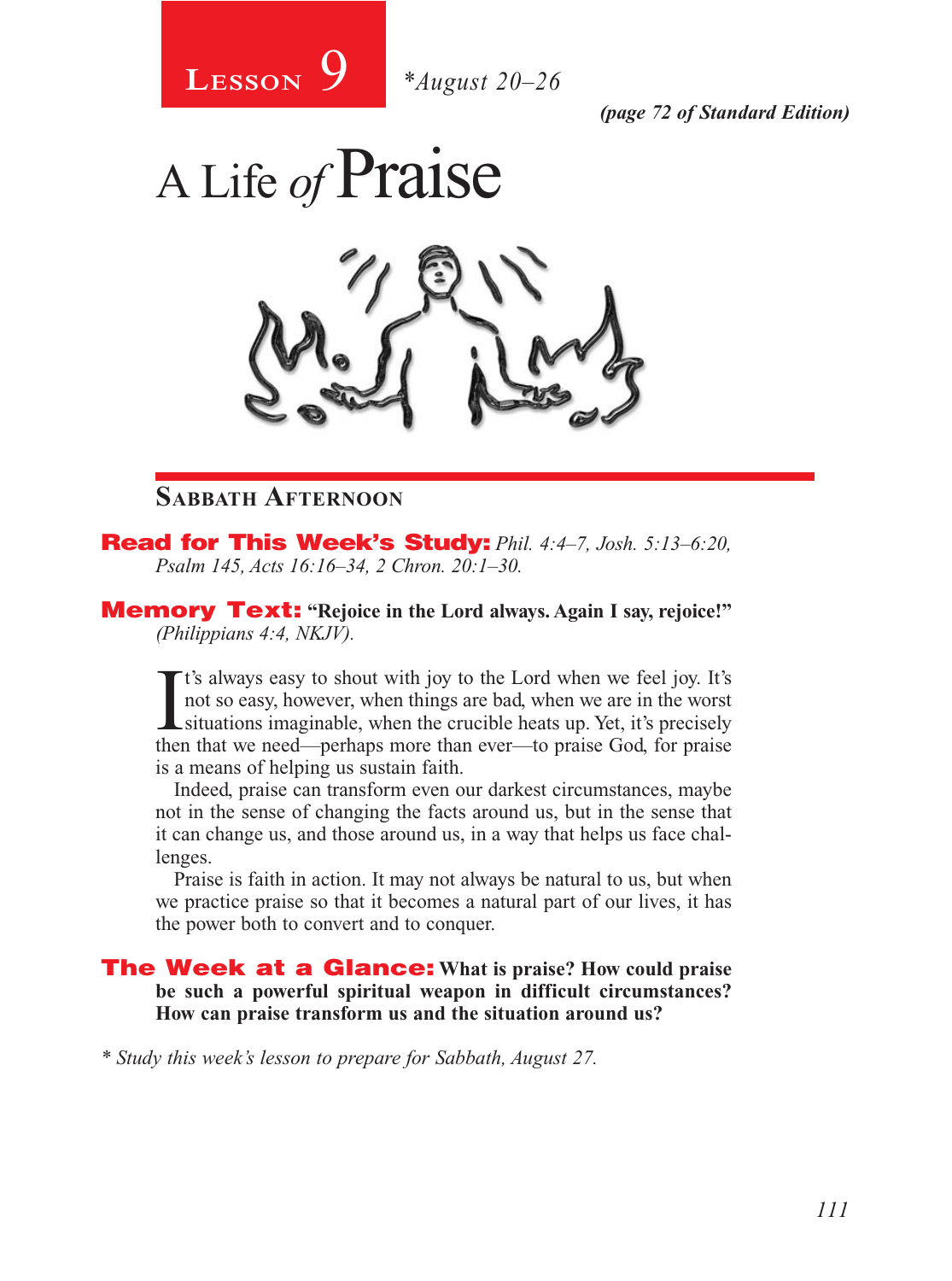# **SUNDAY** *August 21*

# **Framework for Praise**

The great Russian writer Fyodor Dostoevsky had been sentenced to death, only to have the sentence commuted at the last moment. He spent years in prison instead. Talking about his prison experience, he wrote: "Believe to the end, even if all men go astray and you are left the only one faithful; bring your offering even then and praise God in your loneliness."

In these lessons, we already have seen how Paul endured incredible opposition and persecution. But now he is sitting in a Roman prison. And yet he is not depressed; instead, he is eagerly writing to encourage the believers in Philippi!

#### **Read** Philippians 4:4–7. How do you think Paul could have written **such things when he himself was sitting in a prison? In this passage, what are the keys to gaining the "peace of God"?**

It is one thing to rejoice when everything is going well. But Paul exhorts us to rejoice always. That may sound strange. If we take what Paul writes literally, there are two critical implications for us.

\_\_\_\_\_\_\_\_\_\_\_\_\_\_\_\_\_\_\_\_\_\_\_\_\_\_\_\_\_\_\_\_\_\_\_\_\_\_\_\_\_\_\_\_\_\_\_\_\_\_\_\_

\_\_\_\_\_\_\_\_\_\_\_\_\_\_\_\_\_\_\_\_\_\_\_\_\_\_\_\_\_\_\_\_\_\_\_\_\_\_\_\_\_\_\_\_\_\_\_\_\_\_\_\_

First, if we are to rejoice always, it must mean that we should be rejoicing even when circumstances do not appear to give any grounds for rejoicing. Second, if we are to rejoice always, it also must mean that we are going to have to learn to rejoice at times when we do not feel like it.

Paul is calling us to praise God even though many times it may seem quite unnatural to us. It may even seem unreasonable. But as we will see, it is precisely because there are times when it appears unreasonable that we are called to rejoice. In other words, praise is an act of faith. Just as faith is based not on our circumstances but rather on the truth about God, so praise is something we do not because we feel good but because of the truth of who God is and what He has promised us. And amazingly, it is such faith that begins to shape our thoughts, feelings, and circumstances.

**What is the truth about God that Paul identifies in today's passage—truth that enables him to rejoice, even in prison? Write down a short list of what you know to be the truth about God. Go through the list and praise God for each item. How does this change the way that you feel about and view your circumstances?**

\_\_\_\_\_\_\_\_\_\_\_\_\_\_\_\_\_\_\_\_\_\_\_\_\_\_\_\_\_\_\_\_\_\_\_\_\_\_\_\_\_\_\_\_\_\_\_\_\_\_\_\_ \_\_\_\_\_\_\_\_\_\_\_\_\_\_\_\_\_\_\_\_\_\_\_\_\_\_\_\_\_\_\_\_\_\_\_\_\_\_\_\_\_\_\_\_\_\_\_\_\_\_\_\_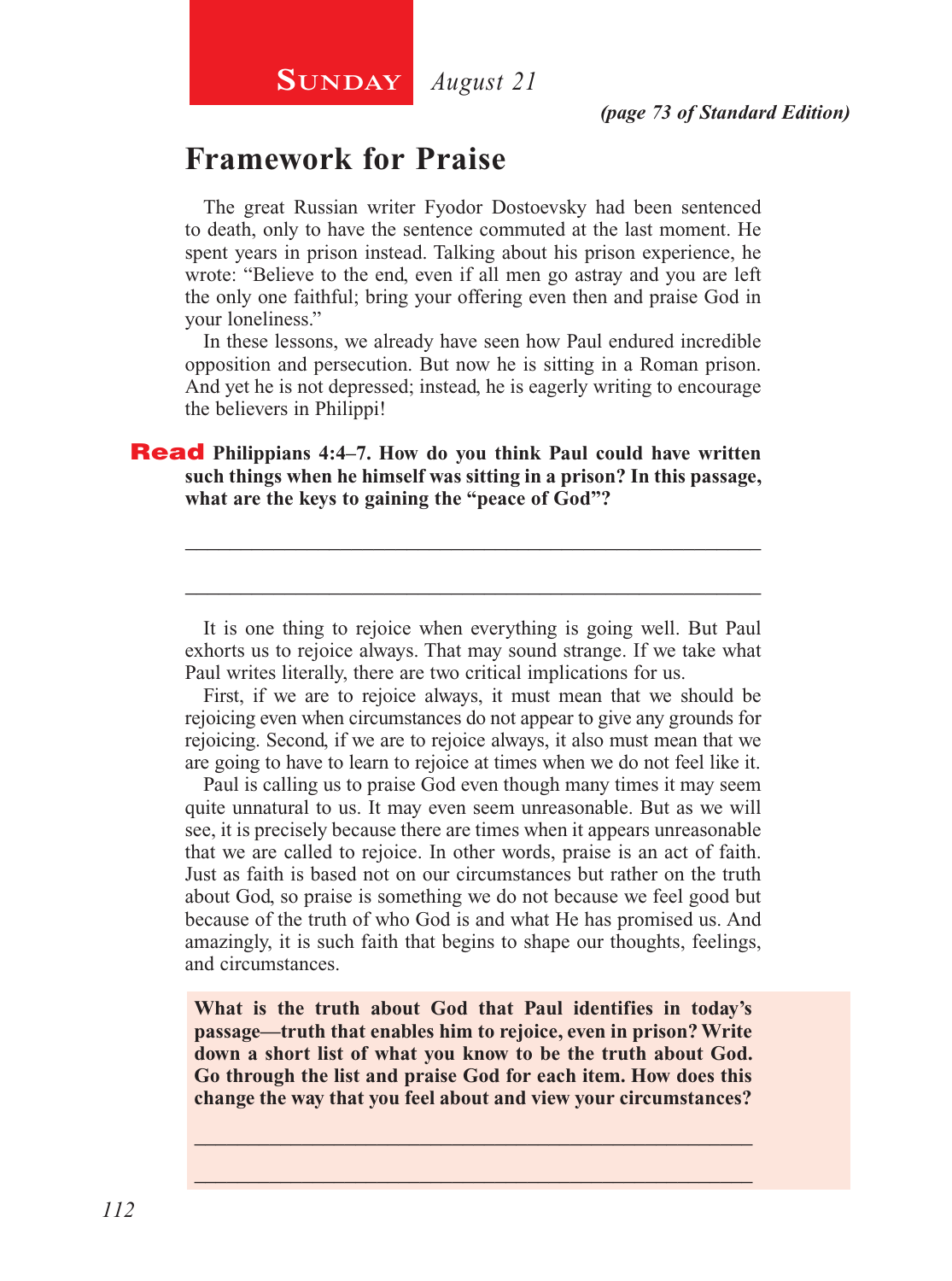# **Praying Down Walls**

There's an expression in English: "to be painted into a corner." Imagine painting the floor of a room but then realizing that you have wound up in a corner and cannot get out—except by walking over the fresh paint. You have to stay there until it dries!

Sometimes our faith seems to paint us into a corner. We arrive at a situation, and, like the wet paint on the floor, our faith "traps" us. We look at the situation, and either we have to reject God, faith, and everything we have believed in, or our faith compels us to believe what appears impossible.

God brought the Israelites to a corner. After they had wandered for 40 years in the wilderness, God did not lead His people to empty, peaceful grasslands. God led them to one of the most strongly fortified cities in the whole area. Then they had to walk around Jericho in silence for six days. On the seventh day, God told them to shout—and that shouting, together with the trumpets, would bring victory.

\_\_\_\_\_\_\_\_\_\_\_\_\_\_\_\_\_\_\_\_\_\_\_\_\_\_\_\_\_\_\_\_\_\_\_\_\_\_\_\_\_\_\_\_\_\_\_\_\_\_\_\_

\_\_\_\_\_\_\_\_\_\_\_\_\_\_\_\_\_\_\_\_\_\_\_\_\_\_\_\_\_\_\_\_\_\_\_\_\_\_\_\_\_\_\_\_\_\_\_\_\_\_\_\_

#### Read **Joshua 5:13–6:20. What is God trying to teach the Israelites?**

Shouting loudly was not going to cause vibrations to trigger the walls to collapse. When God called the Israelites to "shout," it was the same type of shouting that David writes about in Psalm 66: "Shout for joy to God, all the earth! Sing the glory of his name; make his praise glorious!" *(Ps. 66:1, 2, NIV).* This shouting was praise! After six days of looking at the huge walls, they must have concluded that they hadn't a chance of breaking them down themselves.

\_\_\_\_\_\_\_\_\_\_\_\_\_\_\_\_\_\_\_\_\_\_\_\_\_\_\_\_\_\_\_\_\_\_\_\_\_\_\_\_\_\_\_\_\_\_\_\_\_\_\_\_

\_\_\_\_\_\_\_\_\_\_\_\_\_\_\_\_\_\_\_\_\_\_\_\_\_\_\_\_\_\_\_\_\_\_\_\_\_\_\_\_\_\_\_\_\_\_\_\_\_\_\_\_

#### How **does this idea help us understand the meaning of Hebrews 11:30?**

**When God is on the verge of doing something new in our lives, He may bring us to a Jericho, for He may need to teach us that the power to triumph does not come in our own strength and strategies. Everything we need comes from outside of ourselves. So, no matter what is in front of us, no matter how insurmountable it may seem, our role is to praise God—the Source of everything we need. This is faith in action.**

\_\_\_\_\_\_\_\_\_\_\_\_\_\_\_\_\_\_\_\_\_\_\_\_\_\_\_\_\_\_\_\_\_\_\_\_\_\_\_\_\_\_\_\_\_\_\_\_\_\_\_\_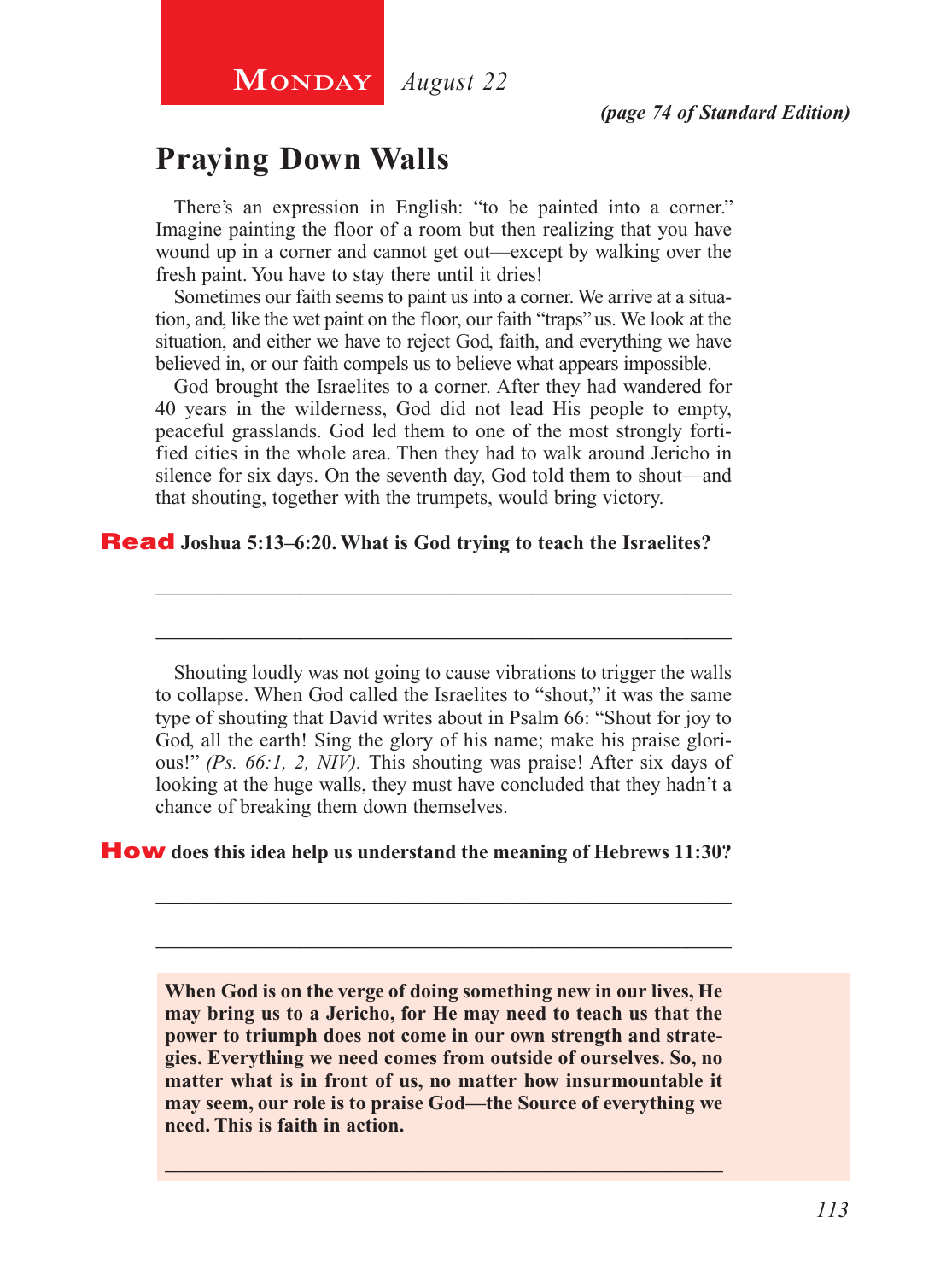# **The Life of Praise**

Praising the Lord might not be natural to us, even in good circumstances. Thus, how much more difficult to do it in bad ones? Yet, that is what we are called to do. Praise is something that we must practice until it changes from being an activity done at a particular time to an atmosphere in which we live. Praise shouldn't so much be a specific act but a specific way of life itself.

\_\_\_\_\_\_\_\_\_\_\_\_\_\_\_\_\_\_\_\_\_\_\_\_\_\_\_\_\_\_\_\_\_\_\_\_\_\_\_\_\_\_\_\_\_\_\_\_\_\_\_\_

\_\_\_\_\_\_\_\_\_\_\_\_\_\_\_\_\_\_\_\_\_\_\_\_\_\_\_\_\_\_\_\_\_\_\_\_\_\_\_\_\_\_\_\_\_\_\_\_\_\_\_\_

\_\_\_\_\_\_\_\_\_\_\_\_\_\_\_\_\_\_\_\_\_\_\_\_\_\_\_\_\_\_\_\_\_\_\_\_\_\_\_\_\_\_\_\_\_\_\_\_\_\_\_\_

\_\_\_\_\_\_\_\_\_\_\_\_\_\_\_\_\_\_\_\_\_\_\_\_\_\_\_\_\_\_\_\_\_\_\_\_\_\_\_\_\_\_\_\_\_\_\_\_\_\_\_\_

Read **Psalm 145. What are the reasons David gives for praising God? In what ways should the words of this psalm be your own?**

The great British preacher Charles Haddon Spurgeon wrote a book called *The Practice of Praise*. It is based on verse 7 of today's psalm. In this short verse, Spurgeon calls our attention to three important things that can help in developing praise in our lives.

*1. Praise is practiced as we look around us.* If we do not look around us to see the greatness of God, we will have no reason to praise Him. What can you see in the created world that is praiseworthy, such as the beauty of God's creation? What can you see in the spiritual world that is praiseworthy, such as the growing faith in a young Christian?

*2. Praise is practiced as we remember what we have seen.* If we want to live in an atmosphere of praise, we must be able to recall the reason for it. In what ways can we remember the great things about God (such as by developing new rituals or symbols that remind us of His goodness), so that His goodness and the truth about Him do not slip from our minds?

*3. Praise is practiced as we talk about it.* Praise is not something that we do in our heads. It is meant to come out of our mouths, to be heard by those around us. What reasons can you think of to praise God verbally? What will the effect of such praise be, and on whom?

**Take a pen and some paper and spend some time working through these three points. What can you do to develop the habit of praise in your life?**

\_\_\_\_\_\_\_\_\_\_\_\_\_\_\_\_\_\_\_\_\_\_\_\_\_\_\_\_\_\_\_\_\_\_\_\_\_\_\_\_\_\_\_\_\_\_\_\_\_\_\_\_ \_\_\_\_\_\_\_\_\_\_\_\_\_\_\_\_\_\_\_\_\_\_\_\_\_\_\_\_\_\_\_\_\_\_\_\_\_\_\_\_\_\_\_\_\_\_\_\_\_\_\_\_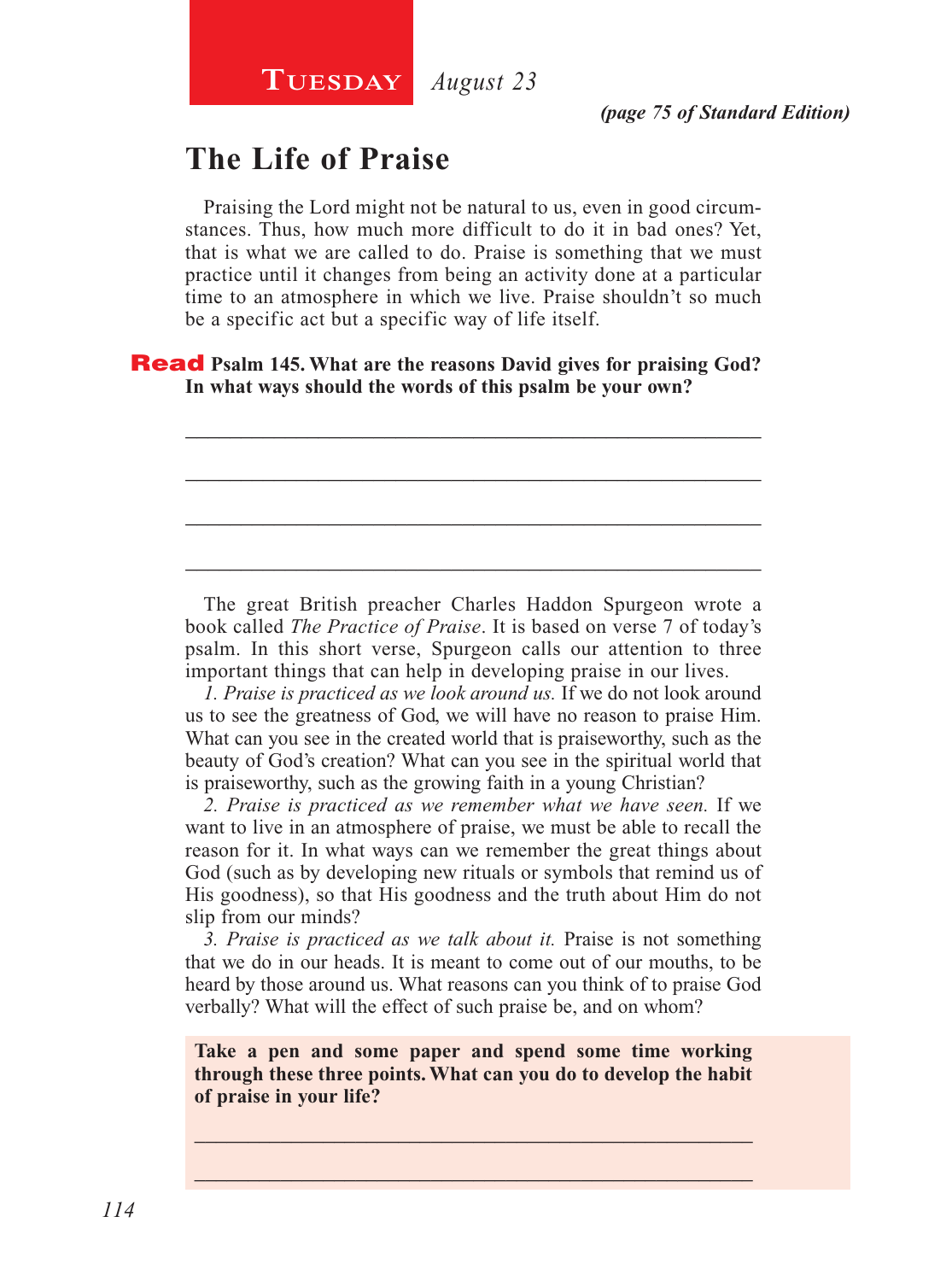# **A Witness Who Convicts**

In the book of Acts, praise had an astonishing effect on those who heard it. Read Acts 16:16–34. Having been stripped and beaten hard, Paul and Silas were thrown into prison. No one was there to put ointment on their badly cut and bruised backs. In great physical pain and with their feet in stocks, they were placed in the darkness of the inner prison. But as the other prisoners sat listening, Paul and Silas begin to pray and sing.

After the earthquake, and after he had discovered that neither Paul nor Silas nor any of the other prisoners had escaped, the jailer "fell trembling before Paul and Silas. He then brought them out and asked, 'Sirs, what must I do to be saved?' " *(Acts 16:29, 30, NIV)*.

Why **did this event cause the jailer to focus on his own need of salvation? What role do you think Paul and Silas's prayers and songs played in the prisoners' not running away, and in the conversion of this man and his whole family?**

It is amazing to think that our praise can transform the eternal destinies of those around us. If Paul and Silas had sat in the dark mumbling and complaining as prisoners often do, do you think anyone would have been saved that night?

\_\_\_\_\_\_\_\_\_\_\_\_\_\_\_\_\_\_\_\_\_\_\_\_\_\_\_\_\_\_\_\_\_\_\_\_\_\_\_\_\_\_\_\_\_\_\_\_\_\_\_\_

\_\_\_\_\_\_\_\_\_\_\_\_\_\_\_\_\_\_\_\_\_\_\_\_\_\_\_\_\_\_\_\_\_\_\_\_\_\_\_\_\_\_\_\_\_\_\_\_\_\_\_\_

\_\_\_\_\_\_\_\_\_\_\_\_\_\_\_\_\_\_\_\_\_\_\_\_\_\_\_\_\_\_\_\_\_\_\_\_\_\_\_\_\_\_\_\_\_\_\_\_\_\_\_\_

We don't know what happened to the jailer and his family later on, but can you imagine them reading the words that Paul later wrote from another prison in Rome: "For it has been granted to you on behalf of Christ not only to believe in him, but also to suffer for him, since you are going through the same struggle you saw I had, and now hear that I still have" *(Phil. 1:29, 30, NIV)*. If they did read this and reflect on how Paul's suffering had brought them joy, it surely must have brought a song to their hearts and a fresh challenge to remain faithful, no matter the cost.

**Who do you think could be influenced for God by a song of praise that could come from your heart? Make a concerted effort to be more open and effusive in your praise to God around others. You don't know the positive effect it could have.**

\_\_\_\_\_\_\_\_\_\_\_\_\_\_\_\_\_\_\_\_\_\_\_\_\_\_\_\_\_\_\_\_\_\_\_\_\_\_\_\_\_\_\_\_\_\_\_\_\_\_\_\_ \_\_\_\_\_\_\_\_\_\_\_\_\_\_\_\_\_\_\_\_\_\_\_\_\_\_\_\_\_\_\_\_\_\_\_\_\_\_\_\_\_\_\_\_\_\_\_\_\_\_\_\_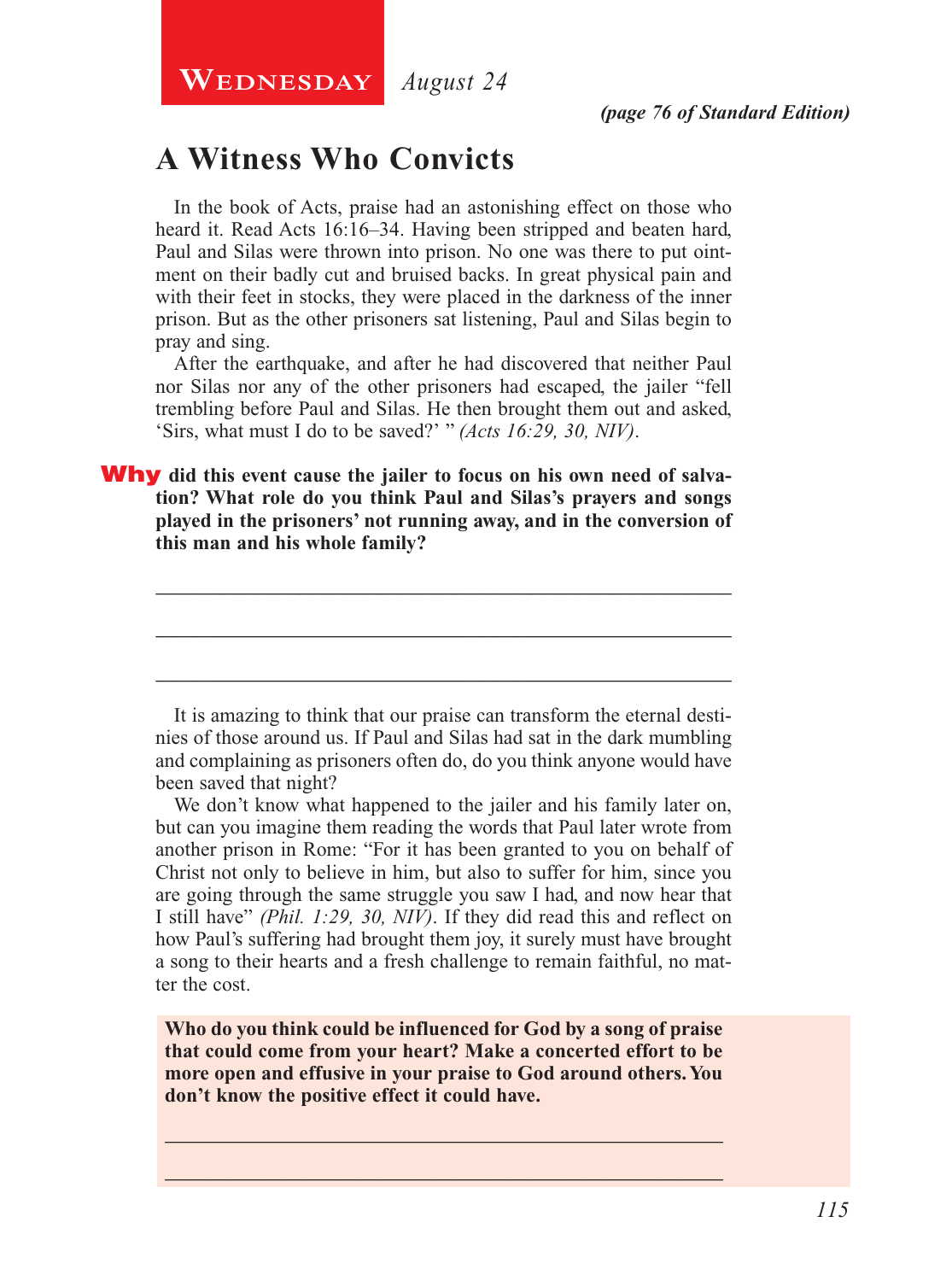# **A Weapon That Conquers**

Read 2 Chronicles 20:1–30. As Jehoshaphat discovered, praise is a powerful weapon. After receiving the report that a "vast army" was coming against him, Jehoshaphat did not immediately jump to military action, but "resolved to inquire of the Lord" (2 Chron. 20:3, NIV). As the people of Judah came to Jerusalem for a fast, Jehoshaphat admitted the reality of the situation, saying that " 'we have no power to face this vast army that is attacking us. We do not know what to do, but our eyes are on you' " *(2 Chron. 20:12, NIV)*.

#### **When** you see a "vast army" approaching, what is your instinctive **reaction? From Jehoshaphat's response in 2 Chronicles 20:3–12, what can you learn about dealing with overwhelming opposition?**

\_\_\_\_\_\_\_\_\_\_\_\_\_\_\_\_\_\_\_\_\_\_\_\_\_\_\_\_\_\_\_\_\_\_\_\_\_\_\_\_\_\_\_\_\_\_\_\_\_\_\_\_

\_\_\_\_\_\_\_\_\_\_\_\_\_\_\_\_\_\_\_\_\_\_\_\_\_\_\_\_\_\_\_\_\_\_\_\_\_\_\_\_\_\_\_\_\_\_\_\_\_\_\_\_

\_\_\_\_\_\_\_\_\_\_\_\_\_\_\_\_\_\_\_\_\_\_\_\_\_\_\_\_\_\_\_\_\_\_\_\_\_\_\_\_\_\_\_\_\_\_\_\_\_\_\_\_

As the Spirit of the Lord came upon Jahaziel, he boldly announced: " " "You will not have to fight this battle. Take up your positions; stand firm and see the deliverance the LORD will give you, Judah and Jerusalem. Do not be afraid; do not be discouraged. Go out to face them tomorrow, and the Lorp will be with you" '" (2 Chron. 20:17, *NIV).* After that, they worshiped God and sang praises to Him "with a very loud voice" *(2 Chron. 20:19, NIV)*. Even though God was going to fight for them, they still had to go out to face the enemy.

But this was no ordinary march to war. Jehoshaphat appointed a choir to sing praises to the Lord as they marched out. "As they began to sing and praise, the LORD set ambushes against the men of Ammon and Moab and Mount Seir who were invading Judah, and they were defeated" *(2 Chron. 20:22, NIV)*. According to the author, God intervened at the very moment they exercised their faith in His promise, as they began to "praise him for the splendor of his holiness" *(2 Chron. 20:21, NIV)*.

**Read through the texts for today again. What spiritual principles can you find there that can apply to your own walk with God, especially in times of trial and stress?**

\_\_\_\_\_\_\_\_\_\_\_\_\_\_\_\_\_\_\_\_\_\_\_\_\_\_\_\_\_\_\_\_\_\_\_\_\_\_\_\_\_\_\_\_\_\_\_\_\_\_\_\_ \_\_\_\_\_\_\_\_\_\_\_\_\_\_\_\_\_\_\_\_\_\_\_\_\_\_\_\_\_\_\_\_\_\_\_\_\_\_\_\_\_\_\_\_\_\_\_\_\_\_\_\_ \_\_\_\_\_\_\_\_\_\_\_\_\_\_\_\_\_\_\_\_\_\_\_\_\_\_\_\_\_\_\_\_\_\_\_\_\_\_\_\_\_\_\_\_\_\_\_\_\_\_\_\_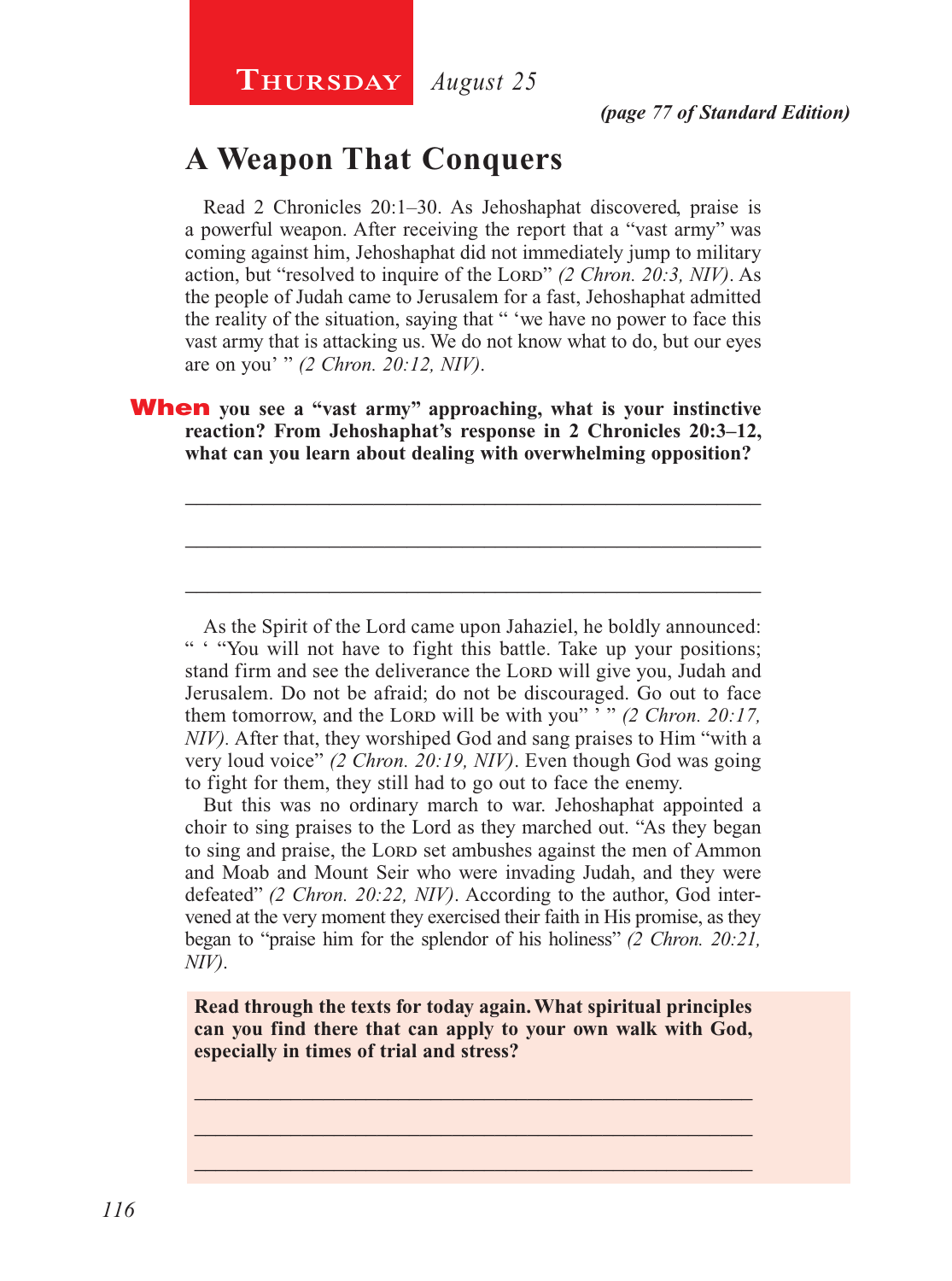**Further Thought:** Read Ellen G. White, "Jehoshaphat," pp. 190–203, in *Prophets and Kings*; "The Fall of Jericho," pp. 487–498, in *Patriarchs and Prophets*.

"Then let us educate our hearts and lips to speak the praise of God for His matchless love. Let us educate our souls to be hopeful and to abide in the light shining from the cross of Calvary. Never should we forget that we are children of the heavenly King, sons and daughters of the Lord of hosts. It is our privilege to maintain a calm repose in God."—Ellen G. White, *The Ministry of Healing*, p. 253.

"And while I adore and magnify Him, I want you to magnify Him with me. Praise the Lord even when you fall into darkness. Praise Him even in temptation. 'Rejoice in the Lord alway,' says the apostle; 'and again I say, Rejoice.' Will that bring gloom and darkness into your families? No, indeed; it will bring a sunbeam. You will thus gather rays of eternal light from the throne of glory and scatter them around you. Let me exhort you to engage in this work, scatter this light and life around you, not only in your own path, but in the paths of those with whom you associate. Let it be your object to make those around you better, to elevate them, to point them to heaven and glory, and lead them to seek, above all earthly things, the eternal substance, the immortal inheritance, the riches which are imperishable."—Ellen G. White, *Testimonies for the Church*, vol. 2, pp. 593, 594.

#### Discussion Questions:

**O** What role does community praise have in the life of the **Christian? How would you describe the praise in your Sabbath services? Is it uplifting? Does it encourage members to maintain faithfulness amid trial and trauma? If not, what can be done?**

 $\bullet$  What does it mean to "praise the Lord even when you fall into **darkness" or to "praise Him even in temptation"? How can praise help us through these situations?**

 $\bullet$  Let members give testimonies on how praise has affected their **lives. What can you learn from one another's experiences?**

 $\bullet$  As a class, pick a psalm of praise and spend time reading it. **What does it teach you about praise? What impact does praise have on your faith?**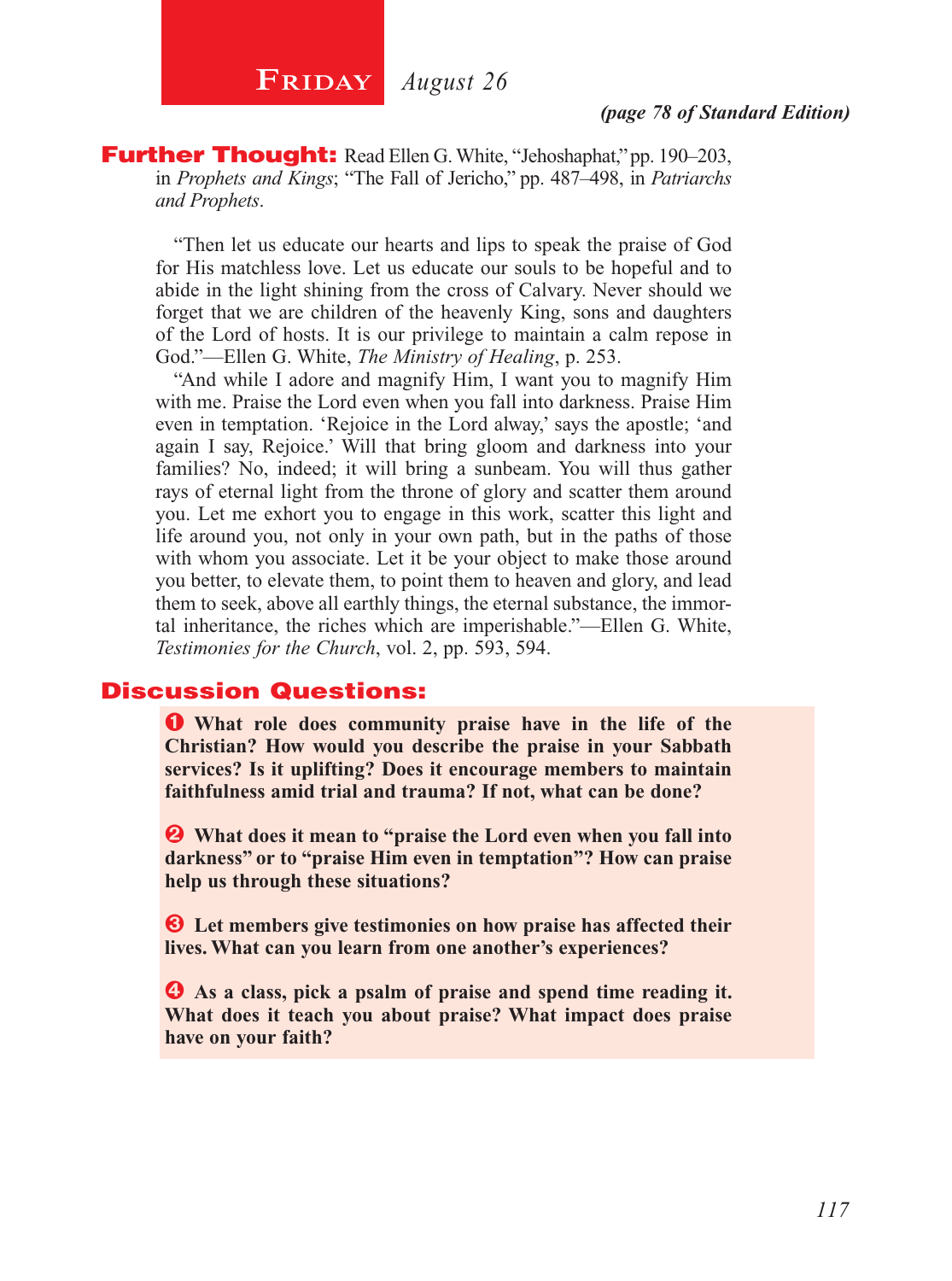INSIDES*tory* 

# Part 9: Growing in Christ

*By* Andrew McChesney

After Mother's baptism, Father faced a severe spiritual struggle. Evil spirits possessed him at night, and he struggled to sleep. Whenever he was possessed and saw Mother, the spirits spewed hatred at her.

Father and Mother strengthened their faith by praying and studying the Sabbath School lesson every day. Father learned to pray on his knees and to have personal time with God. The couple made it a habit to pray, have personal devotions, and study the Sabbath School lesson daily.

Mother trusted God, and she felt His constant care. She found faith and assurance in the Bible, and several verses especially helped her during Father's struggle with evil spirits. "Therefore submit to God. Resist the devil and he will flee from you," she read in James 4:7. "But the Lord is faithful, who will establish you and guard you from the evil one," she read in 2 Thessalonians 3:3. She claimed the promise of Jesus in John 10:10: "The thief does not come except to steal, and to kill, and to destroy. I have come that they may have life, and that they may have it more abundantly." When she found a Bible verse that helped or gave hope, she copied it into a special journal and prayed those verses to God during her 5:00 a.m. prayer time.

Mother also wrote a special prayer for Father that she prayed every morning for a year. She prayed, "Lord, I ask You for my husband, Eduardo, and for him to turn to You with all his heart. Help me to love him and to renew my love for him. I surrender to You, Lord, and ask You to bless him as he seeks to honor You. Discipline him when needed. Transform him into a man who will desire to follow You. Help me to encourage him and to respect him. Help me to love him. I pray this in the name of Jesus, amen."

Father, meanwhile, started Bible studies in preparation for baptism. He wanted to be baptized on October 29, exactly a year to the day after Junior's baptism.

As Father studied the Bible, he curiously watched YouTube sermons by preachers from the Adventist Church. He also watched sermons from other Christian denominations, wanting to test their teachings against the Bible. To his shock, evil spirits taunted him as he listened to the other preachers, saying that they would have sent him to one of their churches rather than the Adventist Church if they had known that he was interested in those preachers.

Father stopped watching the other sermons. *Now I know that I'm in the right church!* he thought.

*Your Thirteenth Sabbath Offering will help open eight churches in the South American Division, including four in Brazil, where Father* (EDUARDO FERREIRA DOS SANTOS) *and his family live.*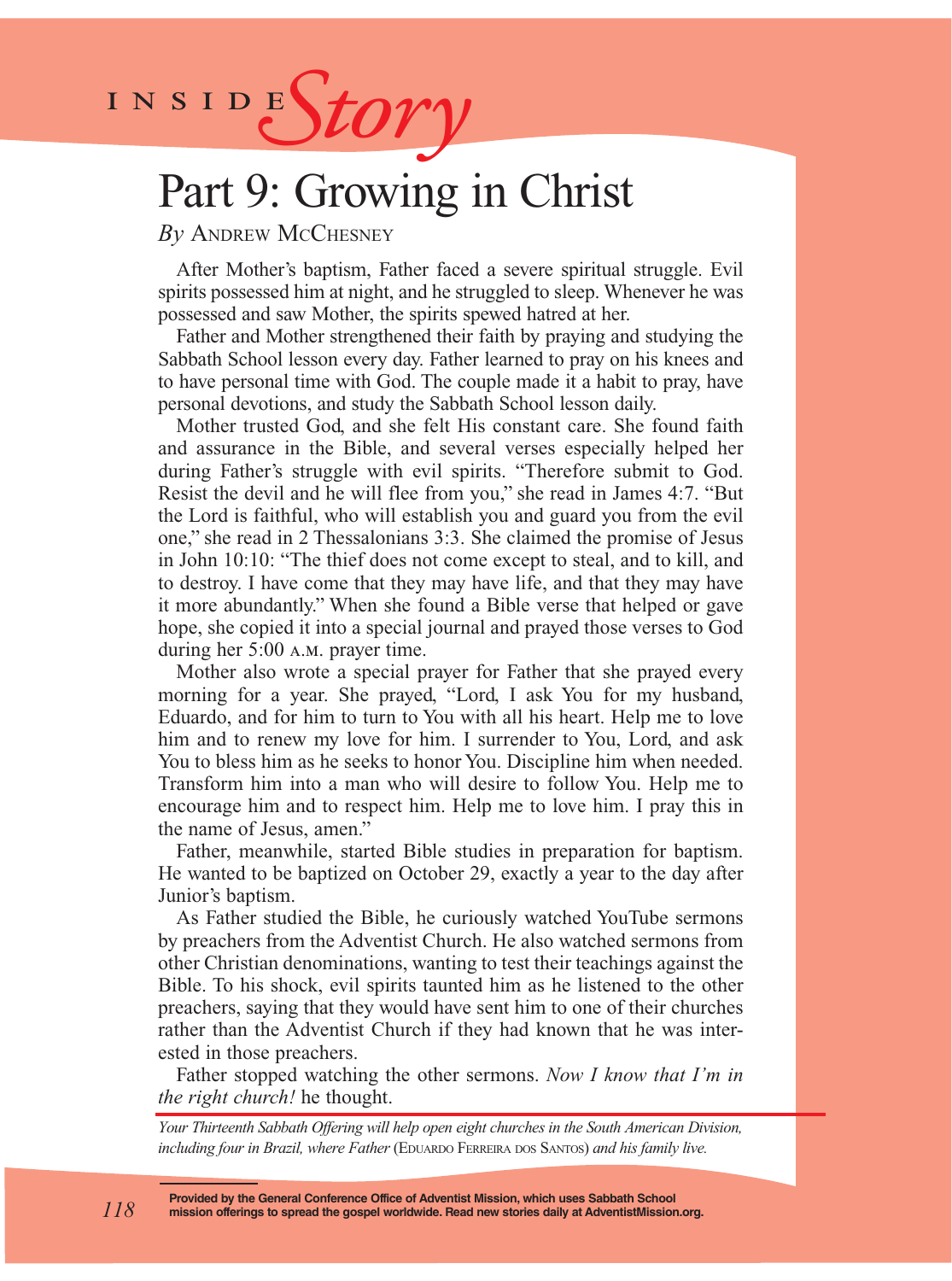#### Key Text: *Philippians 4:4*

StudyFocus: *Josh. 5:13–6:20, 2 Chron. 20:1–30, Psalm 145, Acts 16:16–34, Phil. 4:4–7.*

### *Part I: Overview*

"How shall we sing the LORD's song in a foreign land?" lamented the Jewish captives by the rivers of Babylon upon being asked by their captors to sing some of the songs of Zion *(Ps. 137:1–4, NKJV).* Indeed, how can we sing and praise God amid suffering and death? This question embodies one of the great paradoxes of Christianity. Once again, the essential aspect here is understanding the source of joy and praise: God Himself. Having such an understanding does not mean that God forces, or programs, us to sing His praises. On the contrary, if it were true that God predestines us to praise Him, the world would be doing just that in unison; but this is obviously not the case.

Rather, God is the Source of praise by being who He is, our Creator and our Savior, our King and our Father, our Judge and our Friend. He is awesome! One basic principle of Christian life in this world is that praising God in the crucible is possible when we live a continuous—not occasional—life of praise. Another principle is that praising God in times of crises springs out of our relationship with God, in which we know, love, and trust Him.

**Lesson Themes:** This week's lesson highlights two major themes.

- 1. Joy and praise are rooted in our deep and meaningful relationship with God, as part of our life, as a lifestyle.
- 2. Christian joy and praise are not only beneficial to our health and to overcoming crucibles but also are used by God in saving others.

# *Part II: Commentary*

#### **Joy in Suffering**

Horace Williams, Jr., the author of award-winning *Unleash the Power of Prayer in Your Life*, identifies eight purposes God achieves in our lives when He uses our own suffering for our benefit. According to Williams, God uses suffering to "divulge sin in our lives, develop our faith, demolish our pride, determine our paths, demonstrate His grace, display His love, deepen our commitment to Him, deliver hope, comfort, and joy."—Horace Williams, Jr., *The Furnace of Affliction: How God Uses Our Pain and*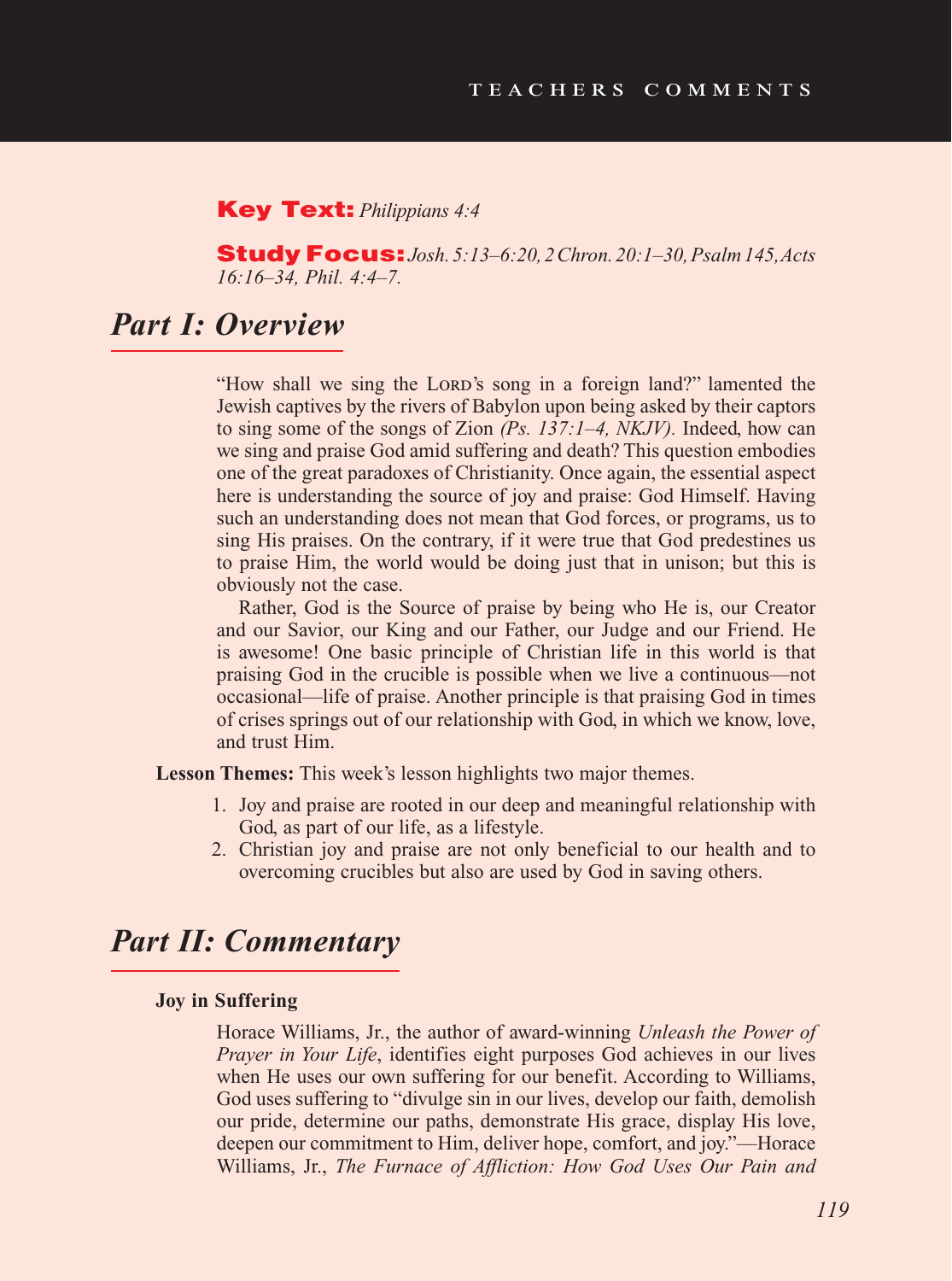*Suffering for His Purpose*, Kindle ed. (Black Lillie Press, 2020), p. 11. How does God give us joy through suffering? Williams shares that "joy is more than happiness based on an outcome or circumstance. Joy is the supernatural delight in God's purpose for our lives. Joy is something that God offers us in the midst of our pain and suffering. We must choose to live with joy. 'But as for me, I shall sing of Your strength; yes, I shall joyfully sing of Your lovingkindness every morning, for You have been my stronghold and a refuge in the day of my distress' (Psalm 59:16)."—*The Furnace of Affliction: How God Uses Our Pain and Suffering for His Purpose*, p. 90. Williams concludes that "experiencing joy doesn't mean that I no longer experience pain. Instead, it means that God is bringing me to a place where I now have the inclination to ask Him, 'What do You want me to see in this distressing circumstance, Lord?' "—*The Furnace of Affliction: How God Uses Our Pain and Suffering for His Purpose*, p. 97. What Williams himself sees in his sufferings that gives him joy is God's presence in the present and eternal life in the future.

#### **Polycarp Praises God on the Pyre**

Roman Emperor Antoninus Pius (A.D. 138–161) continued Emperor Trajan's policy and practice of persecuting Christians. In A.D. 155, a crowd brought a group of Christians to the authorities of the city of Smyrna in Asia Minor to be convicted and punished. When the Christians refused to acknowledge the gods of the empire, they were punished by death. Afterward, the crowd demanded that Polycarp, the bishop of the church in Smyrna, be brought before the city. A disciple and friend of the apostle John, the old Polycarp also was a widely known and influential Christian leader in Asia and beyond. When Polycarp finally was brought into the amphitheater, the proconsul tried to persuade him to recant his faith and curse Christ.

The faithful disciple of Jesus replied: "For eighty-six years I have served him, and he has done me no evil. How could I curse my king, who saved me?" When, eventually, the proconsul condemned him to be burned on the pyre and the soldiers tied him to the stake, Polycarp prayed and praised God with a loud voice: "Lord Sovereign God . . . I thank you that you have deemed me worthy of this moment, so that, jointly with your martyrs, I may have a share in the cup of Christ. . . . For this . . . I bless and glorify you. Amen."—Justo L. González, *The Early Church to the Dawn of the Reformation*, The Story of Christianity, vol. 1, revised and updated ed. (New York: HarperCollins Publishers, 2010), p. 54.

Polycarp was only one of thousands of Christians who, following biblical characters such as David and Paul, praised God from amid persecution and the trials of life. Those early Christians praised God from the flames, from the stakes, from the amphitheaters full of wild animals, from crosses, from the prison cells, and from the chambers of torture. They did not think about the injustice done to them; they did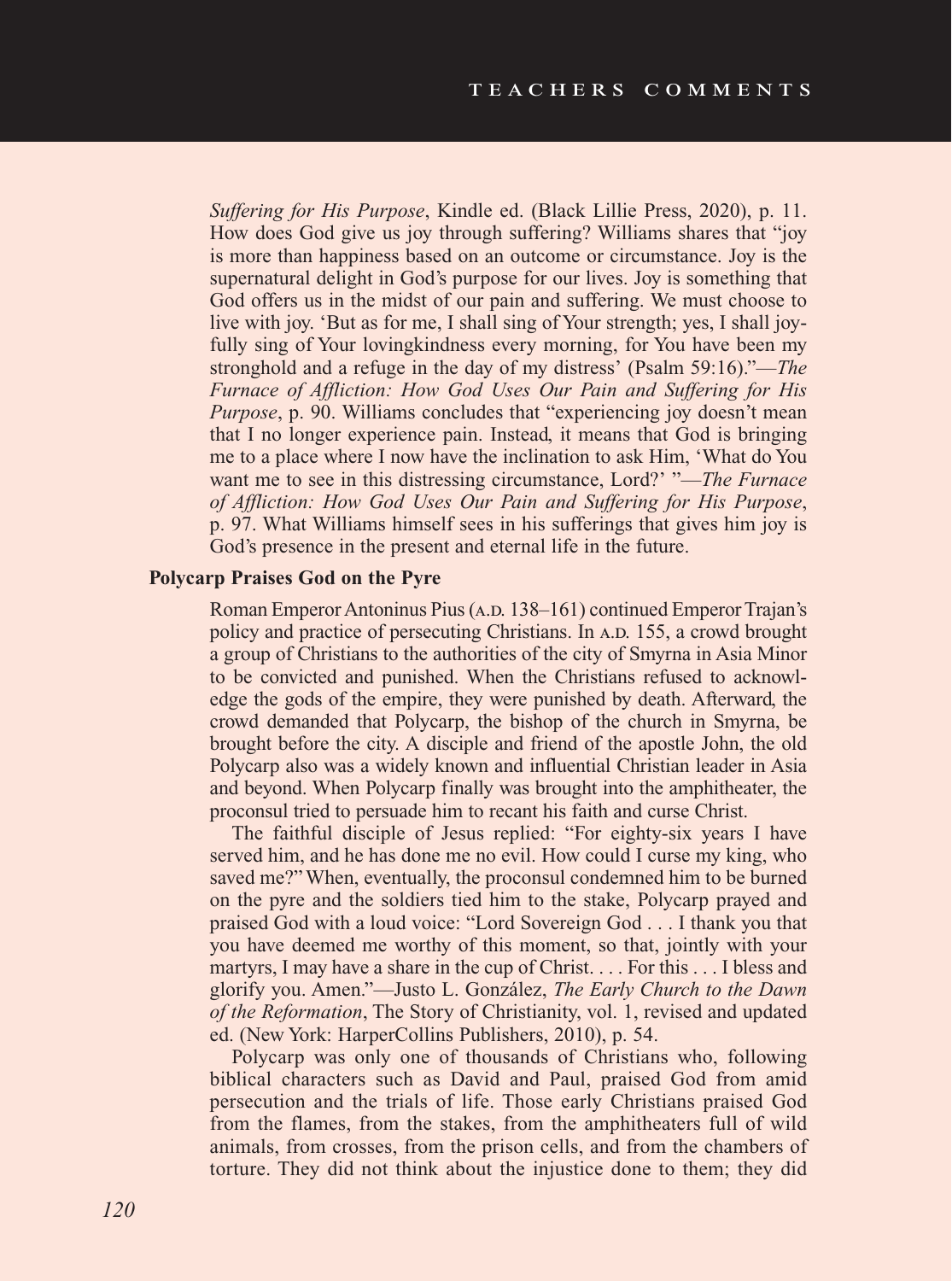not calculate the cost-benefit ratio of their act. They loved and trusted God and did not hesitate to make a radical and ultimate commitment to Him. They did not consider it a hardship to die for their Lord. Rather, they considered it a privilege to suffer and die for their beloved Savior. They unhesitatingly trusted God and His promise of resurrection and considered death but a moment in time on their way to meet their Lord in glory. Writing about the experience of David as he faced the rebellion of his son Absalom, Ellen G. White notes David's habit in resorting to singing and praising God in times of trouble: "What were the feelings of the father and king, so cruelly wronged, in this terrible peril? 'A mighty valiant man,' a man of war, a king, whose word was law, betrayed by his son whom he had loved and indulged and unwisely trusted, wronged and deserted by subjects bound to him by the strongest ties of honor and fealty—in what words did David pour out the feelings of his soul? In the hour of his darkest trial, David's heart was stayed upon God, and he sang . . . Psalm 3:1-8."—*Patriarchs and Prophets*, pp. 741, 742.

In chapter 2 of *The Great Controversy*, entitled "Persecutions in the First Centuries," Ellen G. White describes how singing and praising God gave Christians the most genuine and deep joy and peace amid the fiercest affliction and persecution: "Like God's servants of old, many were 'tortured, not accepting deliverance; that they might obtain a better resurrection.' . . . These called to mind the words of their Master, that when persecuted for Christ's sake, they were to be exceeding glad, for great would be their reward in heaven; for so the prophets had been persecuted before them. They rejoiced that they were accounted worthy to suffer for the truth, and songs of triumph ascended from the midst of crackling flames. Looking upward by faith, they saw Christ and angels leaning over the battlements of heaven, gazing upon them with the deepest interest and regarding their steadfastness with approval. A voice came down to them from the throne of God: 'Be thou faithful unto death, and I will give thee a crown of life.' Revelation 2:10."—*The Great Controversy*, p. 41.

#### **Conditions for Rejoicing in Crucibles**

Praising God and rejoicing in Him in a crisis are possible only when we are certain about the goodness and justice of the cause or the Person for whom we fight. In our case, the cause and the Person are One. Rejoicing amid trials and persecutions is possible when we trust God, when we understand Him and His plans, when we are convinced that God is just and good and that He and His cause are worthy of our total and radical commitment. Thus, rejoicing amid crucibles springs out of the realization (1) that God is real and that He is good; (2) that He created us, that we are His, that He loves us, and that we love Him back; (3) that the great controversy is real, that it is Satan's attack on God and on us, and that God is on our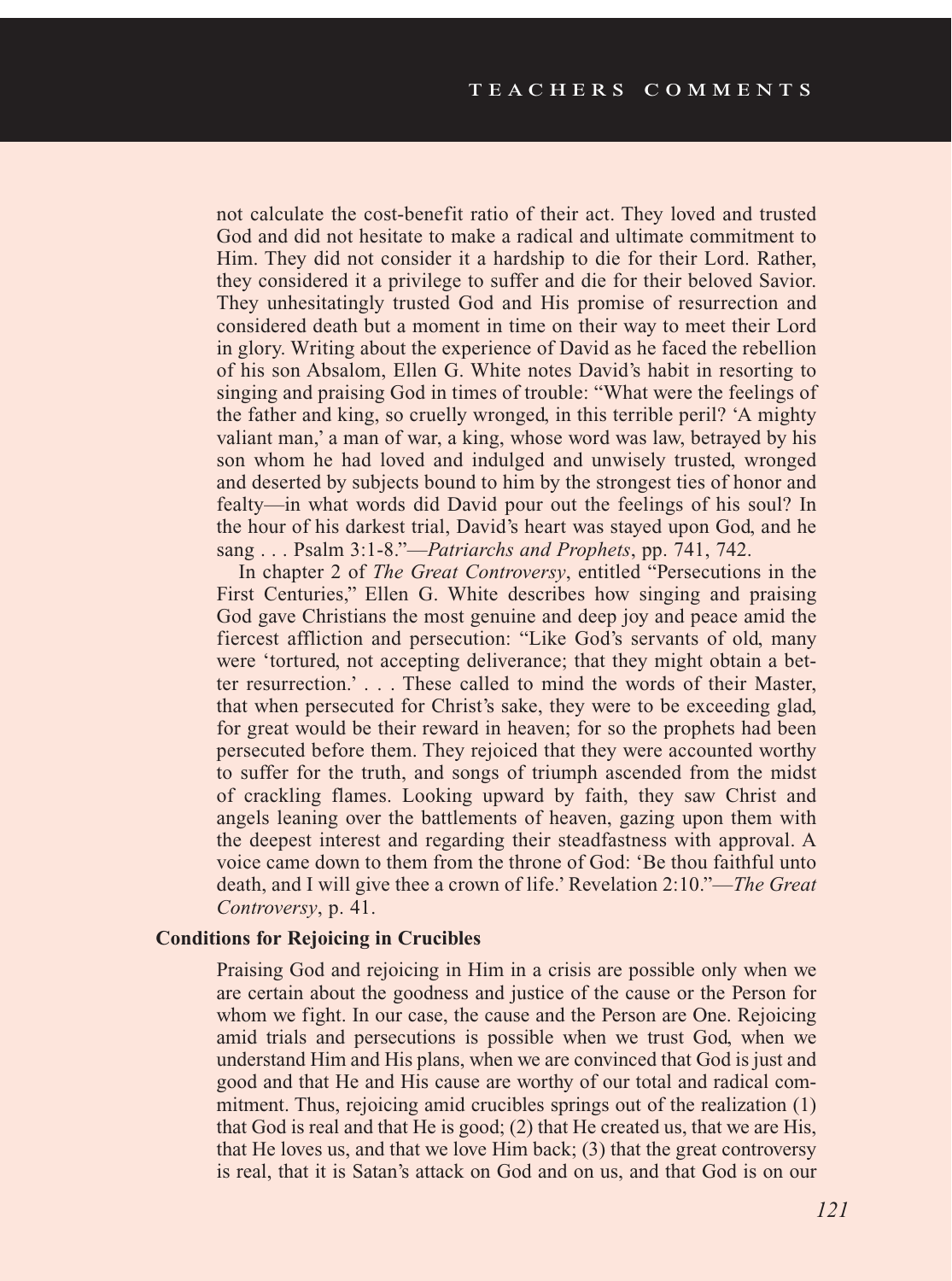side and we are on His; (4) that God redeems us from the power of sin and of Satan and that we and God, in Christ, are, and will be, victorious; and (5) that God's cause or mission of bringing salvation to the whole world is worth all the suffering we must endure, even, if need be, unto death.

# *Part III: Life Application*

**1. Read Habakkuk 3:16, 17, and think about how you can rejoice in your own suffering. How can you praise God in moments of affliction?**

**2. Music is a powerful motivation for such human activities as working, exercising, and fighting. For instance, military forces around the world have their own music that raises the morale of their soldiers. Examine the music that motivates your spiritual life. How much joy and peace do you experience in your life of praise and singing to God?**